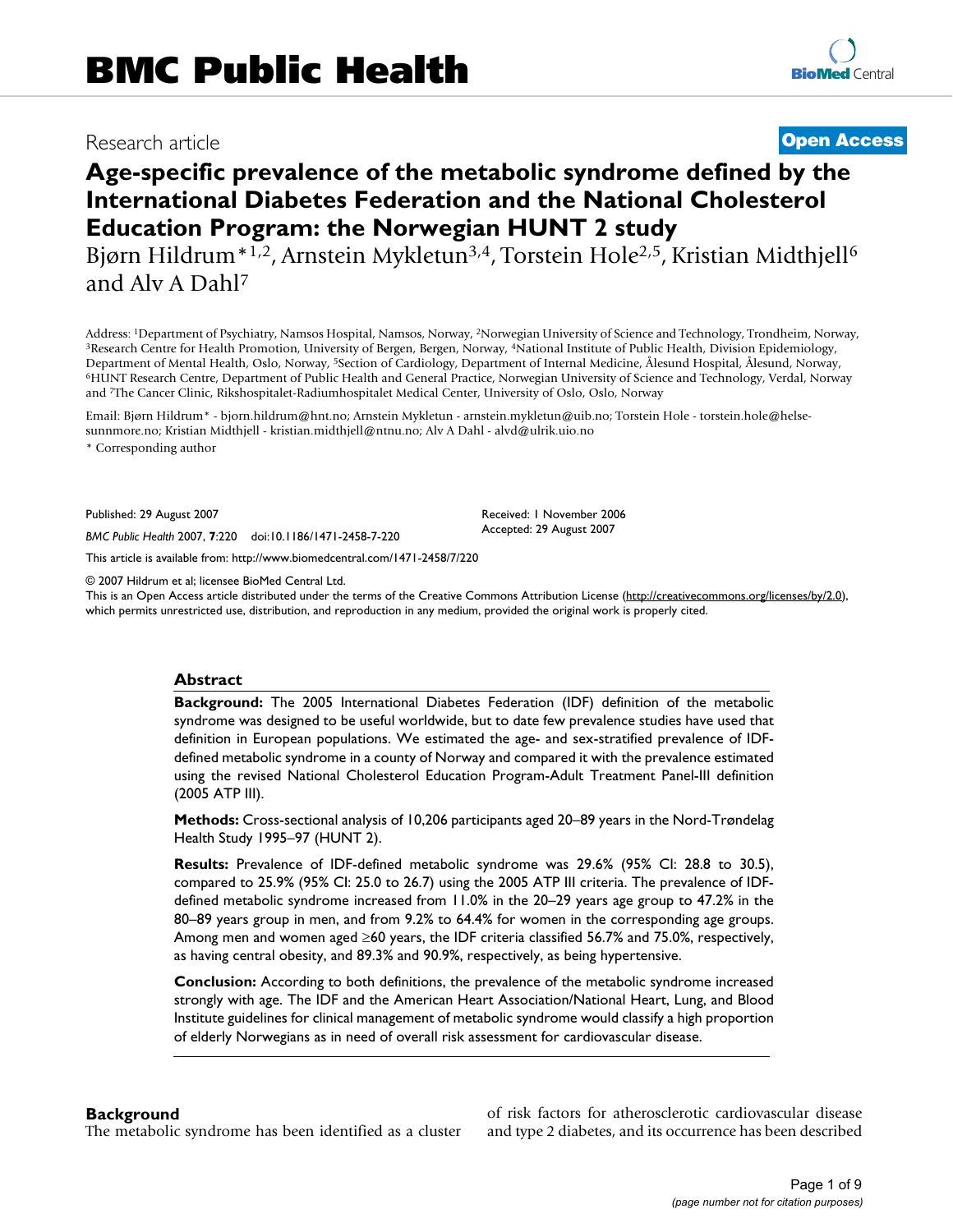as a global epidemic [1]. In the past few years, increased attention to the syndrome has led to several attempts to develop a definition accepted worldwide. In 1998, the World Health Organization (WHO) proposed a set of diagnostic criteria [2], followed by definitions from the European Group for the Study of Insulin Resistance (EGIR) in 1999 [3], and by the National Cholesterol Education Program's Adult Treatment Panel III (ATP III) in 2001 [4]. These definitions agreed that hyperglycemia, obesity, dyslipidaemia, and hypertension are core components of the metabolic syndrome, but they differed in the details and criteria. The 2001 ATP III definition has been regarded as probably the most practical for alerting clinicians to subjects at risk [5]. However, the cut-off values for obesity have been criticized for limited applicability in various ethnic groups [6]. In 2005, a modification (2005 ATP III) by the American Heart Association and National Heart, Lung, and Blood Institute (AHA/NHLBI) was published. The 2001 ATP III criteria were maintained except for a reduced threshold for hyperglycemia and some minor modifications [7].

In 2005, the International Diabetes Federation (IDF) issued new criteria that further modified the ATP III definition [6,8]. The IDF considered that visceral obesity is highly correlated with insulin resistance (which was a core factor in the WHO definition, but cumbersome to assess in clinical practice), and thus essential for diagnosis of the metabolic syndrome. The waist circumference thresholds were lower than the ATP III recommendations and were made ethnicity-specific in an effort to make the definition useful in any population. The IDF definition required central obesity plus any two of four components: elevated triglycerides, low high-density lipoprotein (HDL) cholesterol, hypertension and elevated plasma glucose.

The IDF recommended, "Management of the condition should be aggressive and uncompromising in its aim to reduce the risk of cardiovascular disease and type 2 diabetes. Patients should undergo a full cardiovascular risk assessment" [8]. Similarly, the 2005 AHA/NHLBI scientific statement recommended, "to reduce lifetime risk for atherosclerotic cardiovascular disease, all individuals found to have the metabolic syndrome deserve long-term management and follow-up in the clinical setting" [7]. Thus, information about the prevalence of metabolic syndrome is essential in order to estimate the health care resources needed for making the diagnosis, counselling about lifestyle changes, and doing overall risk assessment for cardiovascular disease. To date, the prevalence of metabolic syndrome defined by the IDF or the 2005 ATP III criteria is unknown in the general population in the northern part of Europe.

In this study, we estimated age- and sex-specific prevalence rates of the metabolic syndrome in the Norwegian population participating in the Nord-Trøndelag Health Study 1995–97 using the IDF definition, compared the rates with those obtained using the 2005 ATP III definition, and estimated the concordance between the two definitions.

## **Methods**

### *Sample characteristics*

Our cross-sectional data were derived from the Nord-Trøndelag Health Study (HUNT 2) 1995–97, a Norwegian population study which is described in detail elsewhere [9]. Briefly, all inhabitants aged 20 years and above in the county were invited to a general health study. Data were obtained from physical tests, blood samples, and from questionnaires that covered demographic characteristics, somatic illnesses, somatic and mental symptoms, medications, life style, and health-related behaviour. Among a total of 92,205 individuals aged 20 to 89 years, 65,753 (71.3%) participated, and 63,600 individuals had valid data for this study. As the HUNT study is a large survey where participants were examined at different time points during the day, it was impractical to keep everyone fasting. Blood sampling was done whenever the participants attended, but time since the last meal was noted. In all, 10,206 individuals (16% of the 63,600) reported ≥4 hours since their last meal, and they were included in the present study. Based on data from the fourth (2394) of the included sample that reported ≥9 hours fasting, triglycerides and glucose levels for individuals fasting 4–8 hours were adjusted before further analyses were performed.

In the HUNT 2 study, blood pressure was measured by specially trained nurses, using a Dinamap 845XT (Criticon, Tampa, Florida, USA) based on oscillometry. Cuff size was adjusted according to the arm circumference. The Dinamap was started after the subject had been seated for two minutes with the cuff on the arm, and the arm resting on a table. Blood pressure was measured three times at one-minute intervals. The mean of the second and third reading was used in this study.

Blood samples were analysed at Levanger Hospital on a Hitachi 911 autoanalyser. Glucose was measured with an enzymatic hexokinase method, total cholesterol and HDL cholesterol applying an enzymatic colorimetric cholesterolesterase method and triglycerides by an enzymatic colorimetric method. Participants with a history of diabetes were invited to an additional fasting blood test for glucose, C-peptide and glutamic acid decarboxylase antibodies. Based on these and information on start of insulin treatment, diabetes types 1 and 2 were identified.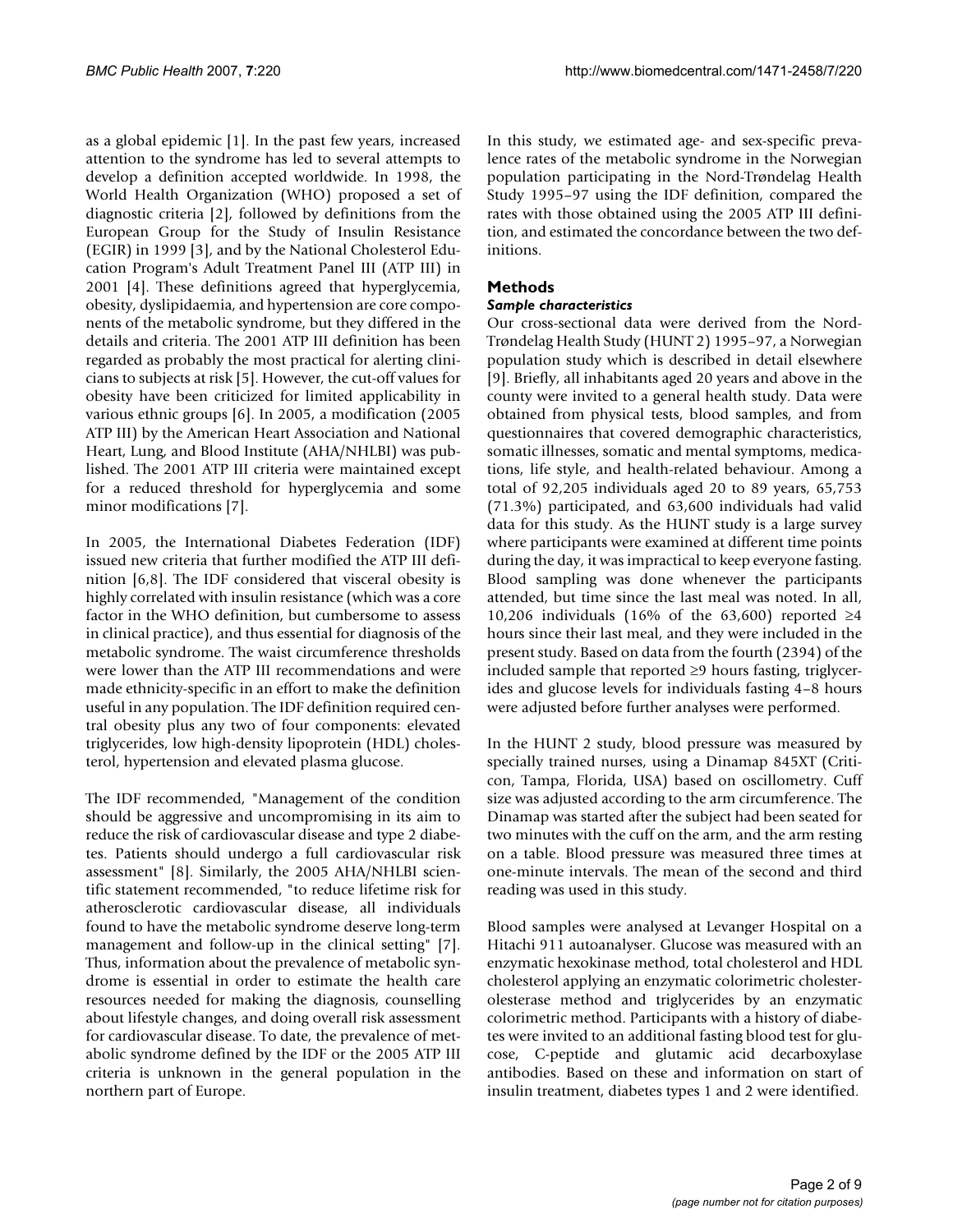### *Definitions of the metabolic syndrome*

The IDF definition [8] requires central obesity (measured as ethnic-specific waist circumference; for population of European origin: ≥94 cm in men and ≥80 cm in women) plus any two of four components: 1) serum triglycerides ≥1.7 mmol/L or specific treatment for this lipid abnormality; 2) HDL cholesterol <1.03 mmol/L in men and <1.29 mmol/L in women or specific treatment for this lipid abnormality; 3) blood pressure ≥130/≥85 or treatment for previously diagnosed hypertension; and 4) fasting plasma glucose ≥5.6 mmol/L or previously diagnosed type 2 diabetes. Data on specific treatment for lipid abnormalities were not available in the HUNT 2 study; however, such treatment was infrequent in Norway at that time.

The 2005 ATP III definition [7] requires the presence of three or more of five components: 1) waist circumference >102 cm in men and >88 cm in women, 2) triglycerides ≥1.7 mmol/L or drug treatment for elevated triglycerides, 2) HDL cholesterol <1.03 mmol/L in men and <1.29 mmol/L in women or drug treatment for reduced HDL cholesterol, 4) blood pressure ≥130/≥85 mm Hg or drug treatment for previously diagnosed hypertension, and 5) fasting plasma glucose ≥5.6 mmol/L or drug treatment for elevated glucose.

### *Statistical analysis*

Descriptive statistics were used to estimate age and the components of the metabolic syndrome in the 10,206 participants fasting ≥4 hours (the included sample) in relation to sex and the IDF defined metabolic syndrome. Distribution (means with 95% confidence interval, CI) of plasma glucose, triglycerides, and HDL cholesterol in relation to time since the last meal were explored with graphs and regression analyses.

After more than four hours fasting, we found no statistical significant association between time since the last meal and HDL cholesterol. However, triglycerides were weakly and negatively associated with time since the last meal (0.042 mmol/L decrease per hour fasting from 4 to 9), whereas glucose was weakly and positively associated (0.061 mmol/L increase per hour fasting from 4 to 9). We adjusted the triglyceride and glucose levels for time since the last meal based on regression coefficients obtained from linear regression models with triglycerides and glucose, respectively, as the dependent variable, and time since the last meal (range 4–9 hours) as independent variable (encoded categorically), all models adjusted for age (continuous measure) and sex. We regarded individuals reporting ≥9 hours since the last meal as fasting and used their triglyceride and glucose levels as references for the adjustments. Triglyceride levels were subtracted 0.208, 0.135, 0.044, 0.076, and 0.014 mmol/L for individuals reporting fasting for 4, 5, 6, 7, and 8 hours, respectively.

Correspondingly, glucose levels were added 0.307, 0.284, 0.216, 0.272, and 0.006 mmol/L.

We calculated prevalence estimates of IDF-defined metabolic syndrome for the included sample, for men and women, and for sex-stratified 10-years age groups. Sexstratified prevalence rates of the other components of IDFdefined metabolic syndrome in relation to central obesity were estimated. Prevalence of the metabolic syndrome estimated by the IDF and the 2005 ATP III definitions was presented as age- and sex-stratified graphs, and concordance between the two definitions was estimated by classification in percentages, and by κ statistic.

Finally, for the purpose of examining the representativeness of the included sample, we estimated sex-stratified means and proportions (with 95% CI) of age and the components of metabolic syndrome in the 10,206 participants fasting ≥4 hours versus the 53,394 participants fasting <4 hours. We compared prevalence of metabolic syndrome in the two samples by excluding glucose and triglycerides from the IDF and 2005 ATP III definitions, with that minimizing the effects of fasting. Accordingly, the IDF-proxy for metabolic syndrome was defined as central obesity plus any two of three components (low HDL cholesterol, hypertension, or type 2 diabetes), and the ATP-proxy as any three of four components (central obesity, low HDL cholesterol, hypertension, or type 2 diabetes). The prevalence of the two proxies was calculated. Logistic regression analyses were employed (with fasting ≥4 hours as a dichotomous independent variable) for categorical variables and a *t* test for z-scores of continuous variables (See Results, last paragraph).

Two-sided P < 0.05 indicated statistical significance. All analyses were done with SPSS software (version 14.0; SPSS Inc, USA).

### *Ethics*

All participants in the HUNT study gave written informed consent. The Norwegian Data Inspectorate and the Regional Committee for Medical Research Ethics approved the study.

### **Results**

Characteristics of the included men and women with and without IDF-defined metabolic syndrome are shown in Table 1.

### *IDF-defined metabolic syndrome*

The prevalence of IDF-defined metabolic syndrome was 29.6% (95% CI: 28.8 to 30.5). This was similar in men (29.0%, 95% CI: 27.7 to 30.2) and in women (30.3%, 95% CI: 29.0 to 31.6). The prevalence increased with age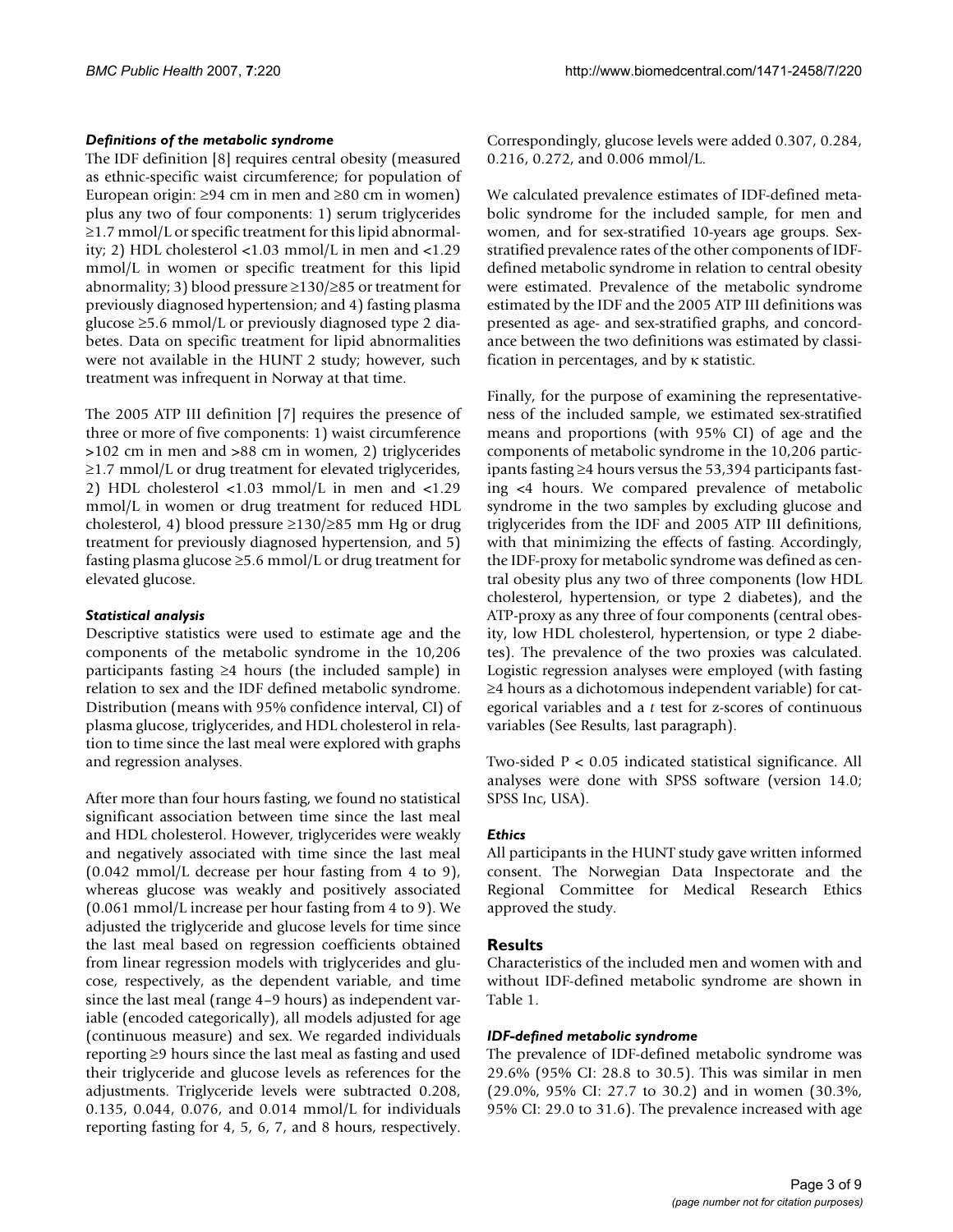|                                   | Men                   |                    | Women                 |                    |  |
|-----------------------------------|-----------------------|--------------------|-----------------------|--------------------|--|
|                                   | No metabolic syndrome | Metabolic syndrome | No metabolic syndrome | Metabolic syndrome |  |
| N(%)                              | 3622(71.1)            | 1479 (29.0)        | 3558 (69.7)           | 1547 (30.3)        |  |
| Age, y                            | $45.8 \pm 16.6$       | $55.0 \pm 16.3$    | $44.8 \pm 16.1$       | $60.2 \pm 16.2$    |  |
| Systolic BP, mm Hg                | $136.9 \pm 18.7$      | $148.8 \pm 19.9$   | $130.1 \pm 21.1$      | $153.6 \pm 24.3$   |  |
| Diastolic BP, mm Hg               | $81.2 \pm 11.7$       | $88.8 \pm 11.7$    | $77.1 \pm 11.2$       | $86.7 \pm 12.9$    |  |
| Waist circumference, cm           | $88.2 \pm 7.9$        | $101.9 \pm 7.3$    | $77.4 \pm 9.7$        | $92.9 \pm 9.9$     |  |
| HDL cholesterol, mmol/L           | $1.32 \pm 0.33$       | $1.10 \pm 0.31$    | $1.59 \pm 0.37$       | $1.30 \pm 0.36$    |  |
| Triglycerides, mmol/L             | $1.31 \pm 0.91$       | $2.30 \pm 1.40$    | $0.99 \pm 0.55$       | $2.02 \pm 1.15$    |  |
| Glucose, mmol/L                   | $5.35 \pm 0.93$       | $5.93 \pm 1.67$    | $5.18 \pm 0.60$       | $5.98 \pm 1.52$    |  |
| Type 2 diabetes, %                | 0.8                   | 3.6                | 0.2                   | 6.0                |  |
| Antihypertensive<br>medication, % | 6.6                   | 19.4               | 5.6                   | 30.2               |  |
| Waist/hip ratio                   | $0.88 \pm 0.05$       | $0.95 \pm 0.05$    | $0.78 \pm 0.05$       | $0.85 \pm 0.06$    |  |
| BMI, $\text{kg/m}^2$              | $25.4 \pm 3.0$        | $29.8 \pm 3.3$     | $25.0 \pm 4.1$        | $30.2 \pm 4.5$     |  |
| Total cholesterol, mmol/L         | $5.74 \pm 1.17$       | $6.25 \pm 1.14$    | $5.75 \pm 1.29$       | $6.69 \pm 1.37$    |  |

Table 1: Characteristics of participants<sup>1</sup> in relation to IDF-defined metabolic syndrome, the HUNT 2 study

Data are numbers, means ± standard deviation, or percentages.

HUNT, the Nord-Trøndelag Health study; IDF, the International Diabetes Federation; BP, blood pressure; HDL, high-density lipoprotein; BMI, body mass index.

1Fasting ≥4 hours.

right up to the ninth decade, especially among women (Table 2).

The prevalence of IDF-defined central obesity was 42.0% among men and 53.4% among women. Among men and women aged 60 years or more, the IDF criteria classified 56.7% and 75.0%, respectively, as having central obesity, and 89.3% and 90.9%, respectively, as hypertensive.

In men with central obesity, 83.3% had high blood pressure or used antihypertensive medications, 46.9% had high triglycerides, 40.2% had high glucose or type 2 diabetes, and 38.0% had low HDL cholesterol, by the IDF criteria. In women, the corresponding percentages were 72.3%, 34.1%, 37.2% and 36.1%. In total, 69.0% of the men and 56.7% of the women with central obesity had at least two additional components defining the metabolic syndrome. Central obesity without any additional component was infrequent (5.9% in men and 12.6% in women).

### *IDF versus 2005 ATP III*

The IDF definition of the metabolic syndrome gave a higher prevalence in all demographic groups except in men aged 20–29 years, compared to estimates by the 2005 ATP III criteria (Figure 1). In the entire study sample, the prevalence of the syndrome was 25.9% (95% CI: 25.0 to 26.7) by the 2005 ATP III criteria; the prevalence was 26.8% in men and 25.0% in women.

By applying either the IDF or the 2005 ATP III criteria, 34.5% of the participants were defined as having the met-



### Figure I

Age-specific prevalence of metabolic syndrome according to the definition by the International Diabetes Federation (IDF), compared to the revised definition by the National Cholesterol Education Program-Adult Treatment Panel III (2005 ATP III), among men and women in the HUNT 2 population.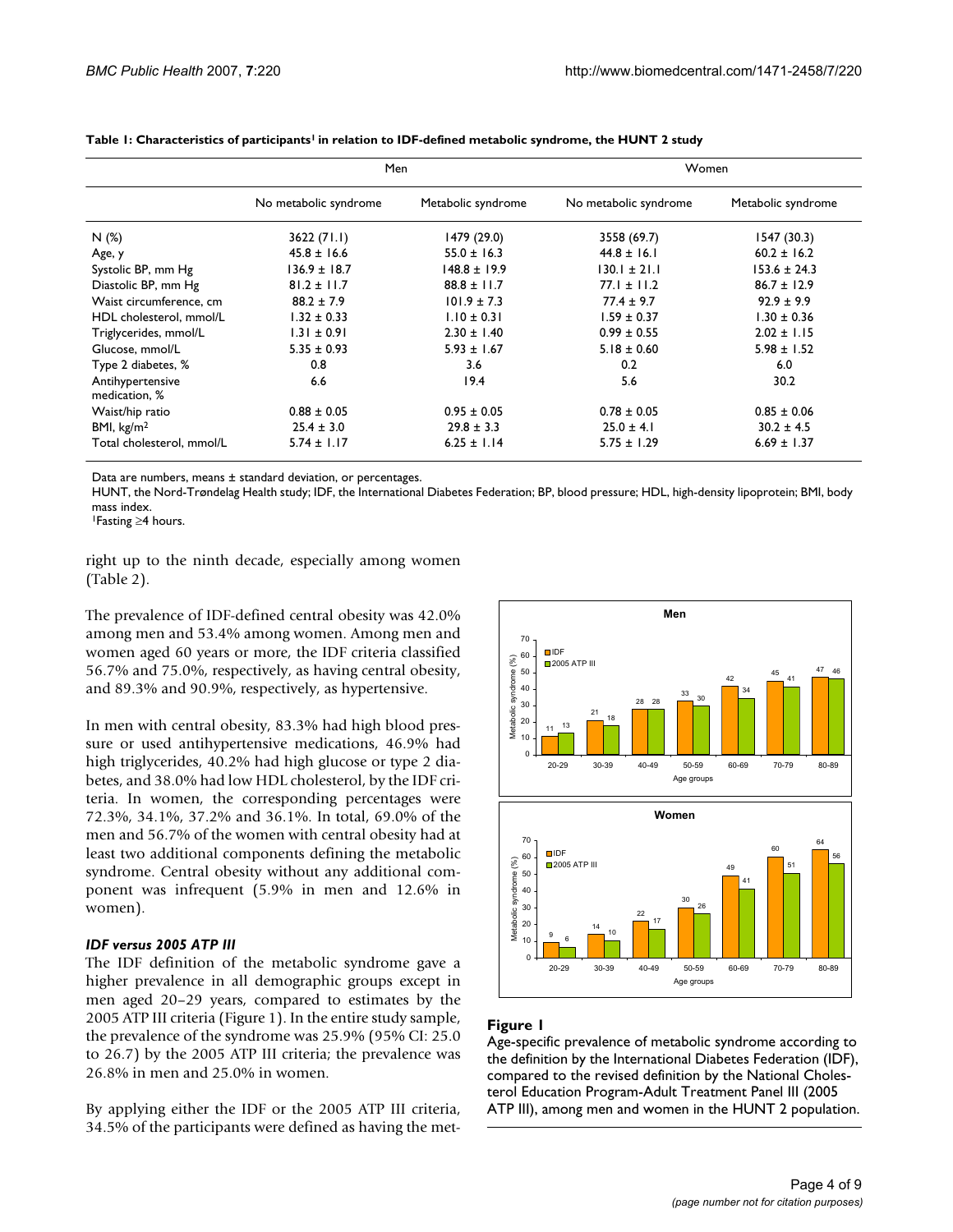|          |              | IDF-defined<br>metabolic syndrome | Obligate criterion           | Additional criteria                     |                                       |                                                          |                                                           |
|----------|--------------|-----------------------------------|------------------------------|-----------------------------------------|---------------------------------------|----------------------------------------------------------|-----------------------------------------------------------|
|          |              |                                   | Central obesity <sup>1</sup> | Hyper-<br>triglyceridaemia <sup>2</sup> | Low HDL chol-<br>esterol <sup>3</sup> | High blood<br>pressure <sup>4</sup> or<br>medication use | High plasma<br>glucose <sup>5</sup> or type 2<br>diabetes |
|          | $\mathsf{N}$ | % (95% CI)                        | %                            | %                                       | %                                     | %                                                        | %                                                         |
| Men      |              |                                   |                              |                                         |                                       |                                                          |                                                           |
| 20-29 yr | 808          | 11.0<br>$(8.9 - 13.2)$            | 20.8                         | 19.8                                    | 28.5                                  | 59.8                                                     | 13.6                                                      |
| 30-39 yr | 966          | 20.9<br>$(18.3 - 23.5)$           | 34.1                         | 29.9                                    | 27.4                                  | 58.5                                                     | 22.8                                                      |
| 40-49 yr | 1065         | 27.6<br>$(24.9 - 30.3)$           | 40.9                         | 38.7                                    | 30.9                                  | 69.4                                                     | 28.8                                                      |
| 50-59 yr | 848          | 32.7<br>$(29.5 - 35.8)$           | 48.2                         | 35.1                                    | 24.5                                  | 77.9                                                     | 37.4                                                      |
| 60-69 yr | 665          | 41.7<br>$(37.9 - 45.4)$           | 55.2                         | 37.0                                    | 26.9                                  | 87.1                                                     | 46.9                                                      |
| 70-79 yr | 569          | 44.8<br>$(40.7 - 48.9)$           | 56.8                         | 36.6                                    | 31.1                                  | 90.7                                                     | 52.9                                                      |
| 80-89 yr | 180          | 47.2<br>$(39.9 - 54.5)$           | 62.2                         | 40.0                                    | 31.1                                  | 93.3                                                     | 57.2                                                      |
| 20-89 yr | 5101         | 29.0<br>$(27.7 - 30.2)$           | 42.0                         | 33.3                                    | 28.3                                  | 72.8                                                     | 32.7                                                      |
| Women    |              |                                   |                              |                                         |                                       |                                                          |                                                           |
| 20-29 yr | 807          | 9.2<br>(7.2 – 11.2)               | 30.5                         | 7.6                                     | 28.4                                  | 21.8                                                     | 8.6                                                       |
| 30-39 yr | 877          | 4.1<br>$(11.8 - 16.4)$            | 39.0                         | 10.6                                    | 27.5                                  | 29.4                                                     | 4.1                                                       |
| 40-49 yr | 1014         | 21.8<br>$(19.3 - 24.3)$           | 48.7                         | 17.3                                    | 25.7                                  | 47.7                                                     | 21.1                                                      |
| 50-59 yr | 862          | 30.0<br>$(27.0 - 33.1)$           | 56.5                         | 22.5                                    | 21.3                                  | 70.5                                                     | 30.2                                                      |
| 60-69 yr | 645          | 49.0<br>$(45.1 - 52.9)$           | 70.7                         | 34.7                                    | 26.7                                  | 86.7                                                     | 45.6                                                      |
| 70-79 yr | 661          | 60.4<br>$(56.6 - 64.1)$           | 77.8                         | 40.5                                    | 31.3                                  | 94.I                                                     | 52.6                                                      |
| 80-89 yr | 239          | 64.4<br>$(58.4 - 70.5)$           | 78.7                         | 44.4                                    | 38.1                                  | 93.7                                                     | 58.6                                                      |
| 20-89 yr | 5105         | 30.3<br>$(29.0 - 31.6)$           | 53.4                         | 22.0                                    | 27.1                                  | 57.4                                                     | 28.4                                                      |

#### **Table 2: Prevalence of IDF-defined metabolic syndrome and its components in sex and age groups**

IDF, the International Diabetes Federation; HDL, high-density lipoprotein; CI, confidence interval<br>
<sup>1</sup>Waist circumference ≥94 cm in men, ≥80 cm in women.<br>
<sup>2</sup>Triglycerides ≥1.7 mmol/L.<br>
<sup>3</sup>HDL cholesterol <1.03 mmol/L in

4Systolic blood pressure ≥130 mm Hg or diastolic blood pressure ≥85 mm Hg. 5Plasma glucose ≥5.6 mmol/L.

abolic syndrome (21.0% by both criteria, 8.6% by IDF only, and 4.9% by 2005 ATP III only), and 65.5% as not having the metabolic syndrome, providing a concordant classification for 86.5% of the participants. Overall, agreement between the IDF and the 2005 ATP III criteria was good (total κ 0.66, men κ 0.57, women κ 0.76). Although κ showed some variations between sex-specific 10-year age groups, there were no age trends.

According to the higher threshold for central obesity in the 2005 ATP III criteria, the prevalence of obesity was only one third (13.5%) in men and one half (27.2%) in women as compared to the prevalence obtained by the IDF criteria.

### *Representativeness of the included sample*

There were minor differences between the fasting (the included sample) and the non-fasting participants in the HUNT 2 study (Table 3). Fasting participants were on the average one year younger than non-fasting participants. For some of the components of metabolic syndrome, we found statistically significant differences in one or both sexes. Although statistically significant, these differences were minor, except for the glucose and triglyceride levels that differed somewhat more, as expected.

We found no statistically significant difference between the fasting and the non-fasting samples in the prevalence of the IDF- or ATP-proxies of metabolic syndrome, neither in sex-stratified analyses (Table 3) nor in analyses stratified by sex and 10-year age groups (data not shown).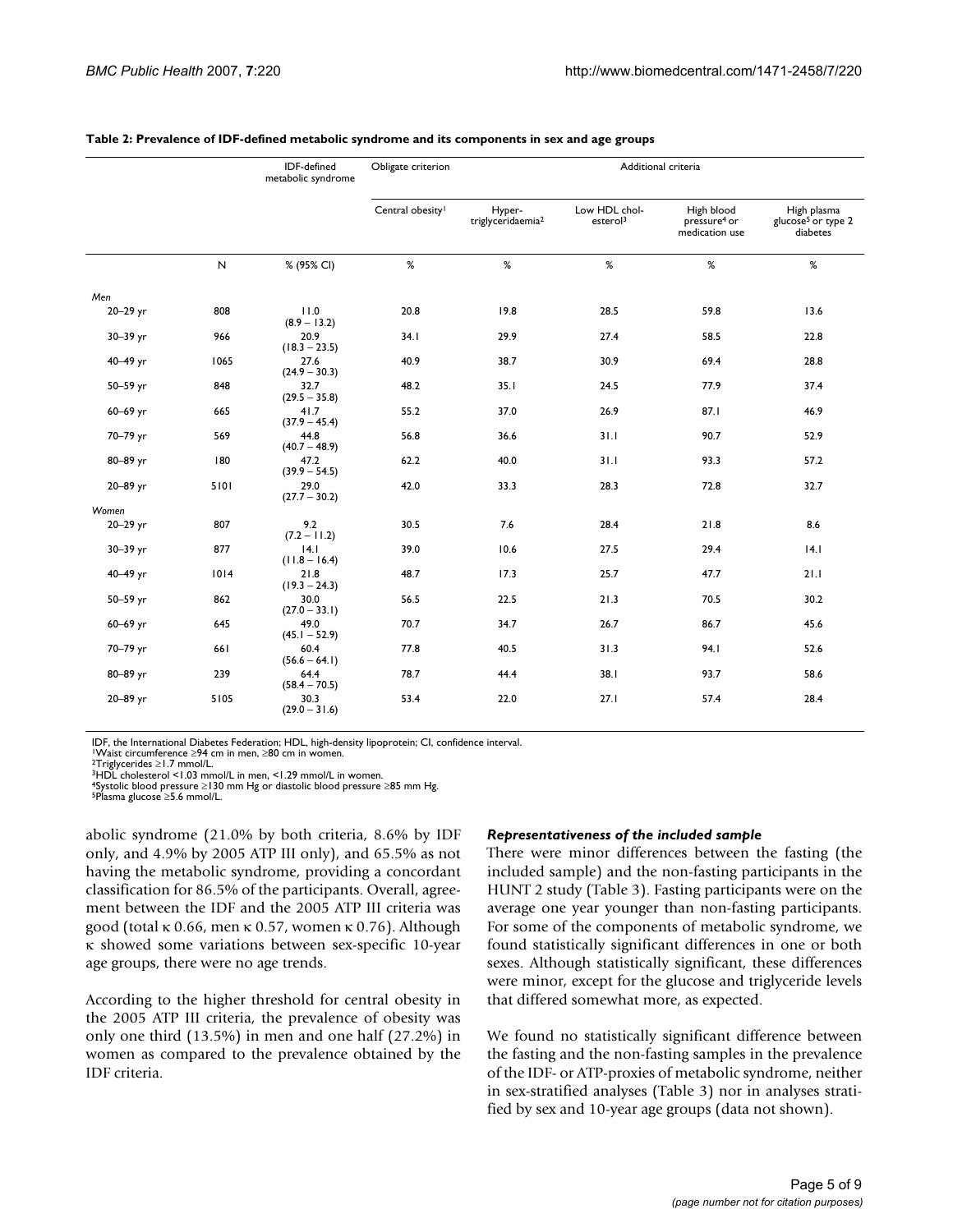|                                                  |                            | Men                        |                         |                            | Women                      |                            |
|--------------------------------------------------|----------------------------|----------------------------|-------------------------|----------------------------|----------------------------|----------------------------|
|                                                  | Fasting                    | Non fasting                |                         | Fasting                    | Non fasting                |                            |
| N(%)                                             | 5101<br>(17.0%)            | 24.914<br>(83.0%)          |                         | 5105<br>(15.2%)            | 28,480<br>(84.8%)          |                            |
| Categorical measures,<br>% (95% CI)              |                            |                            | Odds ratio              |                            |                            | Odds ratio                 |
| IDF-proxy for<br>metabolic syndrome <sup>2</sup> | 13.8<br>$(12.8 - 14.7)$    | 14.4<br>$(14.0 - 14.9)$    | 1.05<br>$(0.97 - 1.15)$ | 14.8<br>$(13.9 - 15.8)$    | 13.8<br>$(13.4 - 14.2)$    | 0.92<br>$(0.85 - 1.00)$    |
| ATP-proxy for<br>metabolic syndrome <sup>3</sup> | 5.8<br>$(5.2 - 6.5)$       | 5.8<br>$(5.5 - 6.1)$       | 1.00<br>$(0.88 - 1.14)$ | 9.8<br>$(8.9 - 10.6)$      | 9.0<br>$(8.7 - 9.4)$       | 0.92<br>$(0.83 - 1.02)$    |
| Type 2 diabetes                                  | 1.6<br>$(1.2 - 1.9)$       | 1.9<br>$(1.7 - 2.0)$       | 1.18<br>$(0.93 - 1.49)$ | 2.0<br>$(1.6 - 2.4)$       | 1.6<br>$(1.5 - 1.8)$       | 0.81<br>$(0.65 - 1.01)$    |
| Antihypertensive<br>medication                   | 10.3<br>$(9.5 - 11.1)$     | 10.3<br>$(9.9 - 10.6)$     | 1.00<br>$(0.90 - 1.10)$ | 13.1<br>$(12.2 - 14.0)$    | 11.6<br>$(11.2 - 12.0)$    | $0.87*$<br>$(0.80 - 0.96)$ |
| Continuous measures.<br>means $(95\%$ CI)        |                            |                            | Mean z-score diff.      |                            |                            | Mean z-score diff.         |
| Age, y                                           | 48.4<br>$(48.0 - 48.9)$    | 50.0<br>$(49.8 - 50.2)$    | $0.093*$                | 49.4<br>$(48.9 - 49.8)$    | 50.2<br>$(50.0 - 50.4)$    | $0.048*$                   |
| Systolic blood<br>pressure, mm Hg                | 140.4<br>$(139.8 - 140.9)$ | 140.0<br>$(139.7 - 140.2)$ | $-0.022$                | 137.3<br>$(136.6 - 137.9)$ | 135.8<br>$(135.5 - 136.1)$ | $-0.062*$                  |
| Diastolic blood<br>pressure, mm Hg               | 83.4<br>$(83.0 - 83.7)$    | 81.7<br>$(81.6 - 81.9)$    | $-0.138*$               | 80.0<br>$(79.6 - 80.3)$    | 78.7<br>$(78.6 - 78.9)$    | $-0.101*$                  |
| Waist circumference.<br>cm <sub>2</sub>          | 92.2<br>$(91.9 - 92.5)$    | 91.9<br>$(91.8 - 92.0)$    | $-0.028$                | 82.0<br>$(81.7 - 82.4)$    | 81.5<br>$(81.4 - 81.6)$    | $-0.050*$                  |
| HDL cholesterol.<br>mmol/L                       | 1.26<br>$(1.25 - 1.27)$    | 1.24<br>$(1.23 - 1.24)$    | $-0.063*$               | 1.50<br>$(1.49 - 1.52)$    | 1.49<br>$(1.49 - 1.50)$    | $-0.029$                   |
| Triglycerides, mmol/L                            | 1.73<br>$(1.70 - 1.76)$    | 2.02<br>$(2.01 - 2.04)$    | $0.240*$                | 1.44<br>$(1.42 - 1.47)$    | 1.59<br>$(1.58 - 1.60)$    | $0.153*$                   |
| Glucose, mmol/L                                  | 5.30<br>$(5.27 - 5.33)$    | 5.60<br>$(5.58 - 5.62)$    | $0.185*$                | 5.20<br>$(5.17 - 5.23)$    | 5.41<br>$(5.40 - 5.43)$    | $0.150*$                   |

#### Table 3: Characteristics of fasting<sup>1</sup> versus non-fasting participants by sex, the HUNT 2 study

HUNT, the Nord-Trøndelag Health study; CI, confidence interval; IDF, the International Diabetes Federation; ATP, the National Cholesterol Education Program-Adult Treatment Panel III; HDL, high-density lipoprotein. \*P < 0.05.

1Four to nine hours or more since the last meal.

2IDF-proxy for metabolic syndrome defined as IDF-central obesity plus any two of three components (low HDL cholesterol, high blood pressure or treatment for previously diagnosed hypertension, or previously diagnosed type 2 diabetes).<br><sup>3</sup>ATP-proxy for metabolic syndrome defined as any three of four components (ATP III-defined central obesity, low HDL cholesterol, high blood pressure or tr

previously diagnosed hypertension, or previously diagnosed type 2 diabetes).

### **Discussion**

Applying the IDF definition in a large Norwegian population aged 20–89 years classified 29.6% as having the metabolic syndrome. The prevalence was highly agedependent. This was evident especially in women, with a sevenfold increase in prevalence from age group 20–29 years to age group 80–89 years.

The IDF emphasizes central obesity as an essential criterion for the metabolic syndrome, due to the evidence linking ethnicity-specific waist circumference to cardiovascular disease and to the other components of the metabolic syndrome [6]. Applying the recommended cutoffs for white people of European origin classified a large portion of this Norwegian population as having central obesity. In women aged 60 years or more, three out of four were defined as obese. As central obesity is regarded as a likely early step in the development of full metabolic syndrome [6,10], this definition puts a very large number of individuals belonging to one of the longest living and healthiest populations in the world [11] at increased risk for cardiovascular disease and type 2 diabetes.

The IDF definition classified the majority of our population as hypertensive. Mean blood pressure in the HUNT 2 population increased markedly with age, especially among women. As the IDF definition, like other definitions of the metabolic syndrome, has not included any adjustment for age, 90% of those aged 60 years or more would be defined as being hypertensive.

The prevalence of the metabolic syndrome by the IDF criteria was higher than by the 2005 ATP III criteria in all sexstratified age groups except in men 20–29 years old. As the two definitions are based on much of the same components, the difference in prevalence was mainly related to different waist circumference and to the focus on central obesity as an obligatory component in the IDF definition in contrast to being one out of five equally weighted components in the 2005 ATP III definition.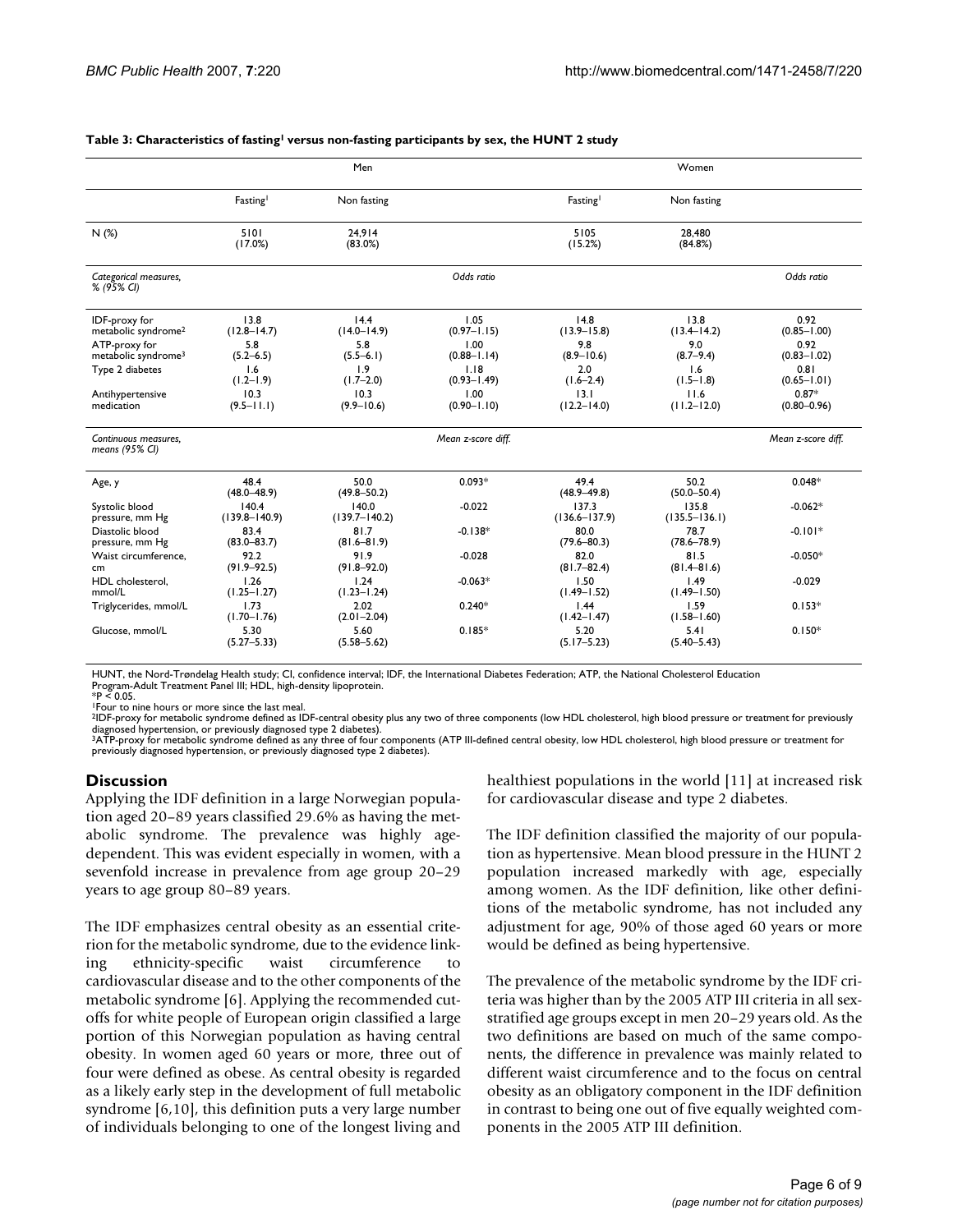Several population studies have reported an increase in the prevalence of the metabolic syndrome with age regardless of definition [12-31], although some have reported a peak in the seventh decade and then a decline in both sexes [12,19,23,31] or only in men [13,14,18,22,26,30]. However, this has been incompletely studied in European populations, where only one study from Greece has assessed age-specific prevalence using the IDF definition [23]. In addition, to our knowledge, only one study worldwide has previously assessed the prevalence separately for those aged 80 years and above [31]. In contrast to several other studies [12- 14,18,19,22,23,26,31], we found that the prevalence of the metabolic syndrome, by both definitions, increased linearly with age beyond the seventh decade in both sexes. To our knowledge, our study is the first to show that this increase continued into the ninth decade.

### *Strengths and limitations*

The HUNT 2 study covered the whole adult population (homogenous, <3% non-Caucasian) in Nord-Trøndelag County, which is considered fairly representative of Norway. The county is mostly rural; the largest of six small towns has a population of 21,000. The main objectives of the HUNT study concerned large public health issues like diabetes, cardiovascular disease, obstructive lung disease, osteoporosis and mental health [9].

The participation rate was age dependent, with the highest participation rate (85.6%) in the age group 60–69 years. A study of non-participants [9] showed that the main reasons for not attending were of a practical nature in young people and poor health in elderly people. There is a potential selection bias from non-participation, although the participation rate in the HUNT study was similar to or higher than in comparable population studies [9].

A limitation of the HUNT study is that it was impractical to request the whole population to be fasting since examinations were spread out during daytime. Blood sampling was done whenever participants attended. However, our estimates of prevalence of the metabolic syndrome based on the sub-sample of participants reporting ≥4 hours fasting should be quite representative for the entire HUNT 2 population as the statistically significant differences between fasting and non-fasting participants were all minor (except triglycerides and glucose). Further, using the proxies of IDF and ATP metabolic syndrome, we were unable to reveal any statistically significant difference between fasting and non-fasting participants. Our adjustment of the levels of plasma glucose and triglycerides among the included individuals reporting 4–8 hours fasting should further increase the validity of our findings. Other referenced prevalence studies have used 6 hours fasting without adjustments [15,31,32].

### *Management of metabolic syndrome*

The IDF Epidemiology Task Force Consensus Group [6] states, "Researchers and clinicians should use the new criteria for the identification of high-risk individuals and for research studies. Preventive measures are obviously needed in people identified". According to the AHA/ NHLBI Scientific Statement 2005, the prime emphasis in individuals with metabolic syndrome is to mitigate the underlying risk factors (obesity, physical inactivity, and atherogenic diet) through lifestyle changes [7]. In addition, 10-year risk assessment (e.g. age, gender, total cholesterol, smoking status) for cardiovascular disease should be carried out with algorithms such as the Framingham risk score [1,7,33].

All components of the IDF criteria can easily be measured in primary care and used as tools for counselling. However, when the majority of elderly individuals are defined as being in need of risk management, this becomes a challenge both for clinicians and researchers. It seems ethical questionable to identify such a large part of the population as being at risk, particularly since there still is doubt regarding the value of the metabolic syndrome as a risk marker. On the one hand, data indicate that the metabolic syndrome carries increased long-term risk both for cardiovascular disease and diabetes as well as a short-term risk [33]. On the other hand, the meaning of the metabolic syndrome as a cardiovascular risk factor independent of other conventional risk factors (e.g., smoking, family history) has been questioned [34]. In addition, few studies have examined whether this risk factor is as strong in elderly individuals as it is in younger or middle-aged individuals. A recent study among Swedish men followed for a maximum of 33 years found that the metabolic syndrome was an independent risk factor in middle age but not consistently in elderly men for cardiovascular and total mortality, when established cardiovascular risk factors were taken into account [35]. Other studies among elderly people have not been conclusive: in British women, the syndrome was found only modestly associated with risk of coronary heart events in un-adjusted analyses, and not associated when adjusted for other risk factors [32], and in American men and women, the syndrome was found associated with increased cardiovascular events but not with total mortality [36].

Thus, implementation of the recent IDF and AHA/NHLBI guidelines for clinical management of the metabolic syndrome in elderly individuals may seem somewhat premature. First, further data are needed to assess the risk for cardiovascular and total mortality. Secondly, as the metabolic syndrome is not a reliable tool for overall risk assessment in the short term but more carries increased longterm risk [33], this may be of lower value among elderly than among younger people. Thirdly, our findings should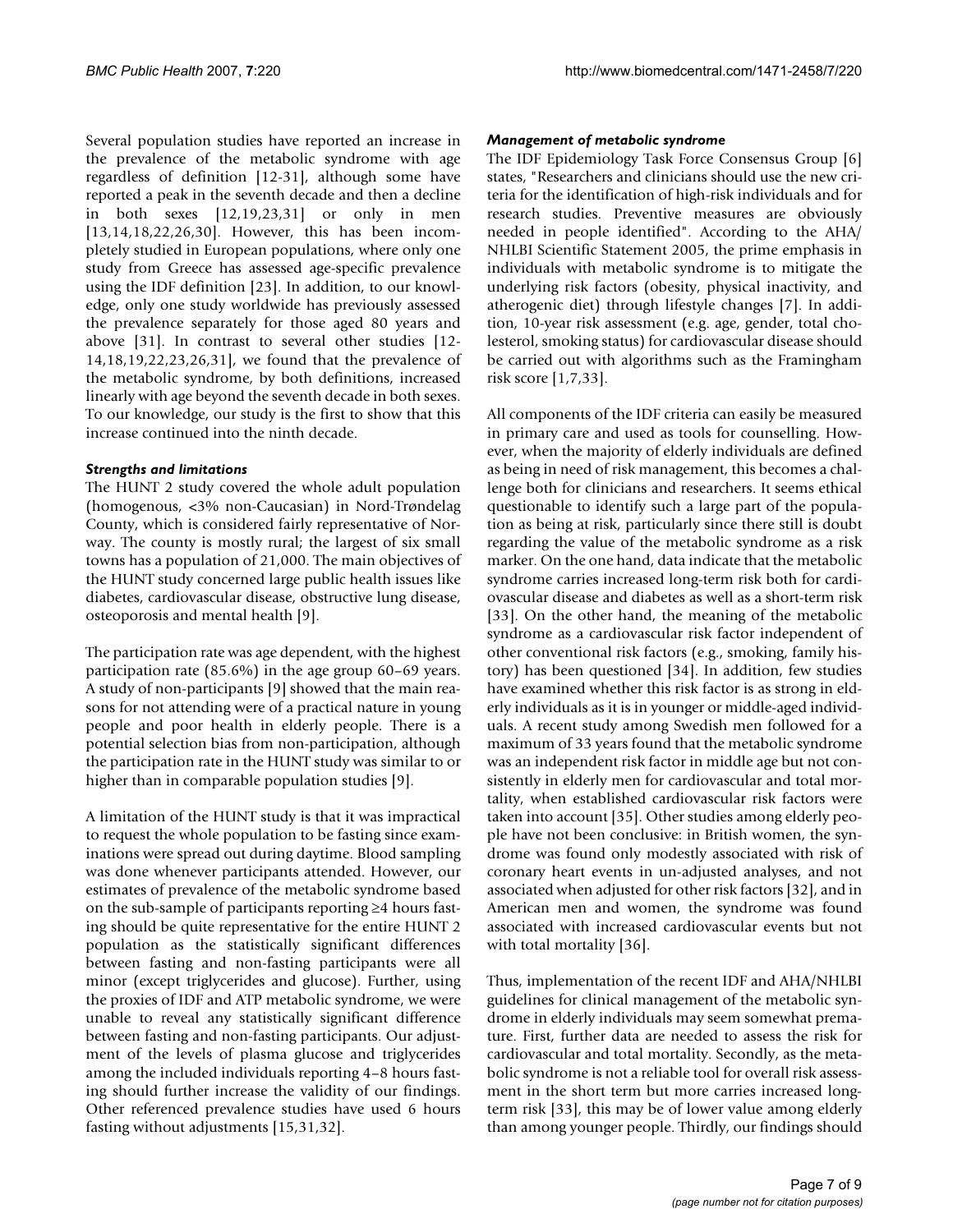give increased attention to the practical, ethical, and economic aspects of classifying a very high portion of asymptomatic elderly individuals as in need of counselling, overall risk assessment for cardiovascular disease, and long-term follow-up.

### **Conclusion**

We found a high prevalence of the metabolic syndrome in Norwegian adults aged 20–89 years, particularly by using the IDF criteria. Our findings of increasing prevalence right up to the ninth decade highlight the need for further studies to assess if the associated risks are the same in elderly people as what have been found in younger people. Hopefully, this will clarify if the metabolic syndrome is a meaningful diagnosis in elderly people.

### **Competing interests**

The author(s) declare that they have no competing interests.

### **Authors' contributions**

All authors participated in the study design, evaluation of data and discussions of the draft outline, and contributed later with text revisions, table revisions and figure revisions. AAD conceived the study. BH planned the study, performed the analyses and drafted the manuscript. AM supervised the statistical analysis. TH and KM contributed with their knowledge on cardiology and diabetes, respectively. KM contributed with his knowledge of how the HUNT study was carried out. All authors read and approved the final manuscript.

### **Acknowledgements**

The Nord-Trøndelag Health Study is a collaboration between the HUNT Research Centre, Faculty of Medicine, at Norwegian University of Science and Technology (NTNU), Verdal, the Norwegian Institute of Public Health, Oslo, and the Nord-Trøndelag County Council.

### **References**

- 1. Eckel RH, Grundy SM, Zimmet PZ: **[The metabolic syndrome.](http://www.ncbi.nlm.nih.gov/entrez/query.fcgi?cmd=Retrieve&db=PubMed&dopt=Abstract&list_uids=15836891)** *Lancet* 2005, **365:**1415-1428.
- 2. Alberti KG, Zimmet PZ: **[Definition, diagnosis and classification](http://www.ncbi.nlm.nih.gov/entrez/query.fcgi?cmd=Retrieve&db=PubMed&dopt=Abstract&list_uids=9686693) of diabetes mellitus and its complications. Part 1: diagnosis [and classification of diabetes mellitus: provisional report of a](http://www.ncbi.nlm.nih.gov/entrez/query.fcgi?cmd=Retrieve&db=PubMed&dopt=Abstract&list_uids=9686693) [WHO consultation.](http://www.ncbi.nlm.nih.gov/entrez/query.fcgi?cmd=Retrieve&db=PubMed&dopt=Abstract&list_uids=9686693)** *Diabet Med* 1998, **15:**539-553.
- 3. Balkau B, Charles MA: **[Comment on the provisional report](http://www.ncbi.nlm.nih.gov/entrez/query.fcgi?cmd=Retrieve&db=PubMed&dopt=Abstract&list_uids=10342346) [from the WHO consultation. European Group for the Study](http://www.ncbi.nlm.nih.gov/entrez/query.fcgi?cmd=Retrieve&db=PubMed&dopt=Abstract&list_uids=10342346) [of Insulin Resistance \(EGIR\).](http://www.ncbi.nlm.nih.gov/entrez/query.fcgi?cmd=Retrieve&db=PubMed&dopt=Abstract&list_uids=10342346)** *Diabet Med* 1999, **16:**442-443.
- 4. **[Executive summary of the third report of the National Cho](http://www.ncbi.nlm.nih.gov/entrez/query.fcgi?cmd=Retrieve&db=PubMed&dopt=Abstract&list_uids=11368702)**lesterol Education Program (NCEP) Expert Panel on Detec**[tion, Evaluation, and Treatment of High Blood Cholesterol](http://www.ncbi.nlm.nih.gov/entrez/query.fcgi?cmd=Retrieve&db=PubMed&dopt=Abstract&list_uids=11368702) [in Adults \(Adult Treatment Panel III\).](http://www.ncbi.nlm.nih.gov/entrez/query.fcgi?cmd=Retrieve&db=PubMed&dopt=Abstract&list_uids=11368702)** *JAMA* 2001, **285:**2486-2497.
- 5. Zimmet PZ, Alberti KG, Shaw JE: **[Mainstreaming the metabolic](http://www.ncbi.nlm.nih.gov/entrez/query.fcgi?cmd=Retrieve&db=PubMed&dopt=Abstract&list_uids=16097912) [syndrome: a definitive definition. This new definition should](http://www.ncbi.nlm.nih.gov/entrez/query.fcgi?cmd=Retrieve&db=PubMed&dopt=Abstract&list_uids=16097912) [assist both researchers and clinicians.](http://www.ncbi.nlm.nih.gov/entrez/query.fcgi?cmd=Retrieve&db=PubMed&dopt=Abstract&list_uids=16097912)** *Med J Aust* 2005, **183:**175-176.
- 6. Alberti KG, Zimmet P, Shaw J, IDF Epidemiology Task Force Consensus Group: **[The metabolic syndrome – a new worldwide defi](http://www.ncbi.nlm.nih.gov/entrez/query.fcgi?cmd=Retrieve&db=PubMed&dopt=Abstract&list_uids=16182882)[nition.](http://www.ncbi.nlm.nih.gov/entrez/query.fcgi?cmd=Retrieve&db=PubMed&dopt=Abstract&list_uids=16182882)** *Lancet* 2005, **366:**1059-1062.
- 7. Grundy SM, Cleeman JI, Daniels SR, Donato KA, Eckel RH, Franklin BA, Gordon DJ, Krauss RM, Savage PJ, Smith SC Jr, Spertus JA, Costa

F: **[Diagnosis and management of the metabolic syndrome: an](http://www.ncbi.nlm.nih.gov/entrez/query.fcgi?cmd=Retrieve&db=PubMed&dopt=Abstract&list_uids=16157765) [American Heart Association/National Heart, Lung, and](http://www.ncbi.nlm.nih.gov/entrez/query.fcgi?cmd=Retrieve&db=PubMed&dopt=Abstract&list_uids=16157765) [Blood Institute scientific statement.](http://www.ncbi.nlm.nih.gov/entrez/query.fcgi?cmd=Retrieve&db=PubMed&dopt=Abstract&list_uids=16157765) 112:**2735-2752.

- 8. **The IDF consensus worldwide definition of the metabolic syndrome** [[http://www.idf.org\]](http://www.idf.org). Accessed Sept 21, 2006.
- 9. Holmen J, Midthjell K, Krüger Ø, Langhammer A, Holmen TL, Bratberg GH, Vatten L, Lund-Larsen PG: **The Nord-Trøndelag Health Study 1995–97 (HUNT 2): objectives, contents, methods and participation.** *Norsk Epidemiologi* 2003, **13:**19-32.
- 10. Carnethon MR, Loria CM, Hill JO, Sidney S, Savage PJ, Liu K: **[Risk fac](http://www.ncbi.nlm.nih.gov/entrez/query.fcgi?cmd=Retrieve&db=PubMed&dopt=Abstract&list_uids=15505009)tors for the metabolic syndrome: the Coronary Artery Risk [Development in Young Adults \(CARDIA\) study, 1985–2001.](http://www.ncbi.nlm.nih.gov/entrez/query.fcgi?cmd=Retrieve&db=PubMed&dopt=Abstract&list_uids=15505009)** *Diabetes Care* 2004, **27:**2707-2715.
- 11. World Health Organization: **Country health indicators. Norway.** [<http://who.int/country/nor/en>]. Accessed Oct 02, 2006.
- 12. Ford ES, Giles WH, Dietz WH: **[Prevalence of the metabolic syn](http://www.ncbi.nlm.nih.gov/entrez/query.fcgi?cmd=Retrieve&db=PubMed&dopt=Abstract&list_uids=11790215)[drome among US adults: findings from the third National](http://www.ncbi.nlm.nih.gov/entrez/query.fcgi?cmd=Retrieve&db=PubMed&dopt=Abstract&list_uids=11790215) [Health and Nutrition Examination Survey.](http://www.ncbi.nlm.nih.gov/entrez/query.fcgi?cmd=Retrieve&db=PubMed&dopt=Abstract&list_uids=11790215)** *JAMA* 2002, **287:**356-359.
- 13. Al-Lawati JA, Mohammed AJ, Al-Hinai HQ, Jousilahti P: **[Prevalence](http://www.ncbi.nlm.nih.gov/entrez/query.fcgi?cmd=Retrieve&db=PubMed&dopt=Abstract&list_uids=12766109) [of the metabolic syndrome among Omani adults.](http://www.ncbi.nlm.nih.gov/entrez/query.fcgi?cmd=Retrieve&db=PubMed&dopt=Abstract&list_uids=12766109)** *Diabetes Care* 2003, **26:**1781-1785.
- 14. Azizi F, Salehi P, Etemadi A, Zahedi-Asl S: **[Prevalence of metabolic](http://www.ncbi.nlm.nih.gov/entrez/query.fcgi?cmd=Retrieve&db=PubMed&dopt=Abstract&list_uids=12849921) [syndrome in an urban population: Tehran Lipid and Glucose](http://www.ncbi.nlm.nih.gov/entrez/query.fcgi?cmd=Retrieve&db=PubMed&dopt=Abstract&list_uids=12849921) [Study.](http://www.ncbi.nlm.nih.gov/entrez/query.fcgi?cmd=Retrieve&db=PubMed&dopt=Abstract&list_uids=12849921)** *Diabetes Res Clin Pract* 2003, **61:**29-37.
- 15. Park YW, Zhu S, Palaniappan L, Heshka S, Carnethon MR, Heymsfield SB: **[The metabolic syndrome: prevalence and associated risk](http://www.ncbi.nlm.nih.gov/entrez/query.fcgi?cmd=Retrieve&db=PubMed&dopt=Abstract&list_uids=12588201) [factor findings in the US population from the Third National](http://www.ncbi.nlm.nih.gov/entrez/query.fcgi?cmd=Retrieve&db=PubMed&dopt=Abstract&list_uids=12588201) [Health and Nutrition Examination Survey, 1988–1994.](http://www.ncbi.nlm.nih.gov/entrez/query.fcgi?cmd=Retrieve&db=PubMed&dopt=Abstract&list_uids=12588201)** *Arch Intern Med* 2003, **163:**427-436.
- 16. Villegas R, Perry IJ, Creagh D, Hinchion R, O'Halloran D: **[Prevalence](http://www.ncbi.nlm.nih.gov/entrez/query.fcgi?cmd=Retrieve&db=PubMed&dopt=Abstract&list_uids=14578275) [of the metabolic syndrome in middle-aged men and women.](http://www.ncbi.nlm.nih.gov/entrez/query.fcgi?cmd=Retrieve&db=PubMed&dopt=Abstract&list_uids=14578275)** *Diabetes Care* 2003, **26:**3198-3199.
- 17. Ford ES, Giles WH, Mokdad AH: **[Increasing prevalence of the](http://www.ncbi.nlm.nih.gov/entrez/query.fcgi?cmd=Retrieve&db=PubMed&dopt=Abstract&list_uids=15451914) [metabolic syndrome among US adults.](http://www.ncbi.nlm.nih.gov/entrez/query.fcgi?cmd=Retrieve&db=PubMed&dopt=Abstract&list_uids=15451914)** *Diabetes Care* 2004, **27:**2444-2449.
- 18. Gupta R, Deedwania PC, Gupta A, Rastogi S, Panwar RB, Kothari K: **[Prevalence of metabolic syndrome in an Indian urban popu](http://www.ncbi.nlm.nih.gov/entrez/query.fcgi?cmd=Retrieve&db=PubMed&dopt=Abstract&list_uids=15458693)[lation.](http://www.ncbi.nlm.nih.gov/entrez/query.fcgi?cmd=Retrieve&db=PubMed&dopt=Abstract&list_uids=15458693)** *Int J Cardiol* 2004, **97:**257-261.
- 19. Hu G, Qiao Q, Tuomilehto J, Balkau B, Borch-Johnsen K, Pyorala K, DECODE Study Group: **[Prevalence of the metabolic syndrome](http://www.ncbi.nlm.nih.gov/entrez/query.fcgi?cmd=Retrieve&db=PubMed&dopt=Abstract&list_uids=15159263) [and its relation to all-cause and cardiovascular mortality in](http://www.ncbi.nlm.nih.gov/entrez/query.fcgi?cmd=Retrieve&db=PubMed&dopt=Abstract&list_uids=15159263) [nondiabetic European men and women.](http://www.ncbi.nlm.nih.gov/entrez/query.fcgi?cmd=Retrieve&db=PubMed&dopt=Abstract&list_uids=15159263)** *Arch Intern Med* 2004, **164:**1066-1076.
- 20. Ilanne-Parikka P, Eriksson JG, Lindström J, Hämäläinen H, Keinänen-Kiukaanniemi S, Laakso M, Louheranta A, Mannelin M, Rastas M, Salminen V, Aunola S, Sundvall J, Valle T, Lahtela J, Uusitupa M, Tuomilehto J, Finnish Diabetes Prevention Study Group: **[Prevalence](http://www.ncbi.nlm.nih.gov/entrez/query.fcgi?cmd=Retrieve&db=PubMed&dopt=Abstract&list_uids=15333474) of the metabolic syndrome and its components: findings [from a Finnish general population sample and the Diabetes](http://www.ncbi.nlm.nih.gov/entrez/query.fcgi?cmd=Retrieve&db=PubMed&dopt=Abstract&list_uids=15333474) [Prevention Study cohort.](http://www.ncbi.nlm.nih.gov/entrez/query.fcgi?cmd=Retrieve&db=PubMed&dopt=Abstract&list_uids=15333474)** *Diabetes Care* 2004, **27:**2135-2140.
- 21. Jørgensen ME, Bjerregaard P, Gyntelberg F, Borch-Johnsen K, Greenland Population Study: **[Prevalence of the metabolic syndrome](http://www.ncbi.nlm.nih.gov/entrez/query.fcgi?cmd=Retrieve&db=PubMed&dopt=Abstract&list_uids=15498091) [among the Inuit in Greenland. A comparison between two](http://www.ncbi.nlm.nih.gov/entrez/query.fcgi?cmd=Retrieve&db=PubMed&dopt=Abstract&list_uids=15498091) [proposed definitions.](http://www.ncbi.nlm.nih.gov/entrez/query.fcgi?cmd=Retrieve&db=PubMed&dopt=Abstract&list_uids=15498091)** *Diabet Med* 2004, **21:**1237-1242.
- 22. Adams RJ, Appleton S, Wilson DH, Taylor AW, Dal Grande E, Chittleborough C, Gill T, Ruffin R: **[Population comparison of two](http://www.ncbi.nlm.nih.gov/entrez/query.fcgi?cmd=Retrieve&db=PubMed&dopt=Abstract&list_uids=16249557) clinical approaches to the metabolic syndrome: implications [of the new International Diabetes Federation consensus def](http://www.ncbi.nlm.nih.gov/entrez/query.fcgi?cmd=Retrieve&db=PubMed&dopt=Abstract&list_uids=16249557)[inition.](http://www.ncbi.nlm.nih.gov/entrez/query.fcgi?cmd=Retrieve&db=PubMed&dopt=Abstract&list_uids=16249557)** *Diabetes Care* 2005, **28:**2777-2779.
- 23. Athyros VG, Ganotakis ES, Elisaf M, Mikhailidis DP: **[The prevalence](http://www.ncbi.nlm.nih.gov/entrez/query.fcgi?cmd=Retrieve&db=PubMed&dopt=Abstract&list_uids=16083523) of the metabolic syndrome using the National Cholesterol [Educational Program and International Diabetes Federation](http://www.ncbi.nlm.nih.gov/entrez/query.fcgi?cmd=Retrieve&db=PubMed&dopt=Abstract&list_uids=16083523) [definitions.](http://www.ncbi.nlm.nih.gov/entrez/query.fcgi?cmd=Retrieve&db=PubMed&dopt=Abstract&list_uids=16083523)** *Curr Med Res Opin* 2005, **21:**1157-1159.
- 24. Boronat M, Chirino R, Varillas VF, Saavedra P, Marrero D, Fabregas M, Nóvoa FJ: **[Prevalence of the metabolic syndrome in the](http://www.ncbi.nlm.nih.gov/entrez/query.fcgi?cmd=Retrieve&db=PubMed&dopt=Abstract&list_uids=16401323) [island of Gran Canaria: comparison of three major diagnos](http://www.ncbi.nlm.nih.gov/entrez/query.fcgi?cmd=Retrieve&db=PubMed&dopt=Abstract&list_uids=16401323)[tic proposals.](http://www.ncbi.nlm.nih.gov/entrez/query.fcgi?cmd=Retrieve&db=PubMed&dopt=Abstract&list_uids=16401323)** *Diabet Med* 2005, **22:**1751-1756.
- 25. Ford ES: **[Prevalence of the metabolic syndrome defined by](http://www.ncbi.nlm.nih.gov/entrez/query.fcgi?cmd=Retrieve&db=PubMed&dopt=Abstract&list_uids=16249550) [the International Diabetes Federation among adults in the](http://www.ncbi.nlm.nih.gov/entrez/query.fcgi?cmd=Retrieve&db=PubMed&dopt=Abstract&list_uids=16249550) [U.S.](http://www.ncbi.nlm.nih.gov/entrez/query.fcgi?cmd=Retrieve&db=PubMed&dopt=Abstract&list_uids=16249550)** *Diabetes Care* 2005, **28:**2745-2749.
- 26. Ishizaka N, Ishizaka Y, Toda E, Hashimoto H, Nagai R, Yamakado M: **[Hypertension is the most common component of metabolic](http://www.ncbi.nlm.nih.gov/entrez/query.fcgi?cmd=Retrieve&db=PubMed&dopt=Abstract&list_uids=15969252) [syndrome and the greatest contributor to carotid arterio](http://www.ncbi.nlm.nih.gov/entrez/query.fcgi?cmd=Retrieve&db=PubMed&dopt=Abstract&list_uids=15969252)-**